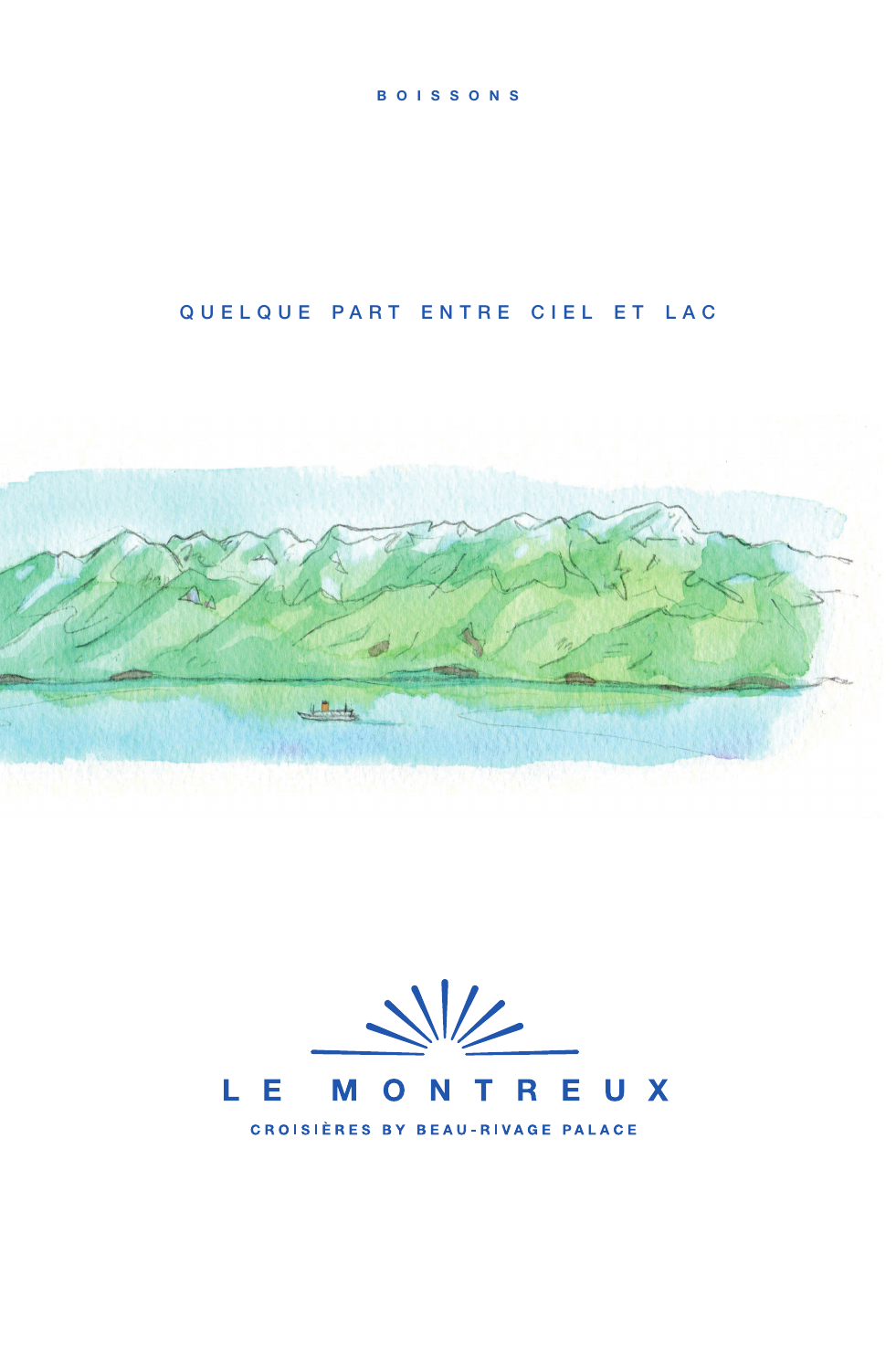

| <b>COCKTAIL SIGNATURE</b>                                                                                                                                                                                                                         |                   |                                                             |
|---------------------------------------------------------------------------------------------------------------------------------------------------------------------------------------------------------------------------------------------------|-------------------|-------------------------------------------------------------|
| ROS'LAKE FIZZ (MARITO VERDE, VODKA XELLENT,<br>JUS DE POMME, JUS DE CITRON)                                                                                                                                                                       | 14c               | $16. -$                                                     |
| <b>COCKTAILS AVEC ALCOOL</b><br>SUMMER APÉROL SPRITZ (APEROL, PROSECCO, EAU GAZEUSE)<br>SUMMER MARITO SPRITZ (MARITO, PROSECCO, EAU GAZEUSE)<br>LA VIE EN ROSE (LILLET ROSÉ / SPRITE)<br>HUGO (ST GERMAIN, PROSECCO, EAU GAZEUSE)                 | 15c               | $18. -$                                                     |
| <b>COCKTAIL SANS ALCOOL</b><br>COPACABANA (JUS ANANAS, MANGUE, PÊCHE, CITRON,<br>SIROP DE PASSION)                                                                                                                                                | 21c               | $12 -$                                                      |
| <b>BIÈRES</b> (0° $\hat{A}$ 7°)<br><b>BOXER</b><br><b>HEINEKEN</b><br>DOCTEUR GAB'S, HOULEUSE (BLANCHE DE LAUSANNE)<br>DOCTEUR GAB'S, PÉPITE (BLONDE DE LAUSANNE)<br>DOCTEUR GAB'S, CHAMEAU (AMBRÉE DE LAUSANNE)<br><b>HEINEKEN 0%</b><br>PANACHÉ | 3.3d              | $7 -$<br>$7 -$<br>$8 -$<br>$8 -$<br>$8 -$<br>$7 -$<br>$8 -$ |
|                                                                                                                                                                                                                                                   |                   |                                                             |
| <b>CHAMPAGNE ET VINS AU VERRE</b>                                                                                                                                                                                                                 | 1DL               | <b>BT</b>                                                   |
| <b>CHAMPAGNE</b>                                                                                                                                                                                                                                  |                   |                                                             |
| LAURENT-PERRIER, LA CUVÉE BRUT                                                                                                                                                                                                                    | $19. -$           | $130 -$                                                     |
| <b>BLANC VAUDOIS</b>                                                                                                                                                                                                                              |                   |                                                             |
| CHASSELAS, LES FRÈRES DUTRUY,<br>SÉLECTION BEAU-RIVAGE PALACE US                                                                                                                                                                                  | $7 -$             | $42. -$                                                     |
| MONT-SUR-ROLLE, LE PETIT CLOS, R. PACCOT UP                                                                                                                                                                                                       | $9 -$             | $55. -$                                                     |
| CHARDONNAY, NOBLESSE, H. CRUCHON US                                                                                                                                                                                                               | $12. -$           | $70 -$                                                      |
| ROSÉ VAUDOIS                                                                                                                                                                                                                                      |                   |                                                             |
| ROSÉ DE GAMAY, LES FRÈRES DUTRUY JO                                                                                                                                                                                                               | $7 -$             | $42 -$                                                      |
| <b>ROUGE VAUDOIS</b>                                                                                                                                                                                                                              |                   |                                                             |
| GAMAY, LES FRÈRES DUTRUY,<br>SÉLECTION BEAU-RIVAGE PALACE UP                                                                                                                                                                                      | $7 -$             | $42 -$                                                      |
| <b>ROSÉ FRANÇAIS</b>                                                                                                                                                                                                                              |                   |                                                             |
| CÔTEAUX VAROIS EN PROVENCE,<br>DOMAINE LA ROSE DES VENTS, 2021                                                                                                                                                                                    | $11. -$           | $65. -$                                                     |
| <b>ROUGE SUISSE</b>                                                                                                                                                                                                                               |                   |                                                             |
| EPESSES, LA PRESSÉE, L. BOVARD<br>HUMAGNE ROUGE, JOHN & MIKE FAVRE                                                                                                                                                                                | $10. -$<br>$12 -$ | $60 -$<br>$72 -$                                            |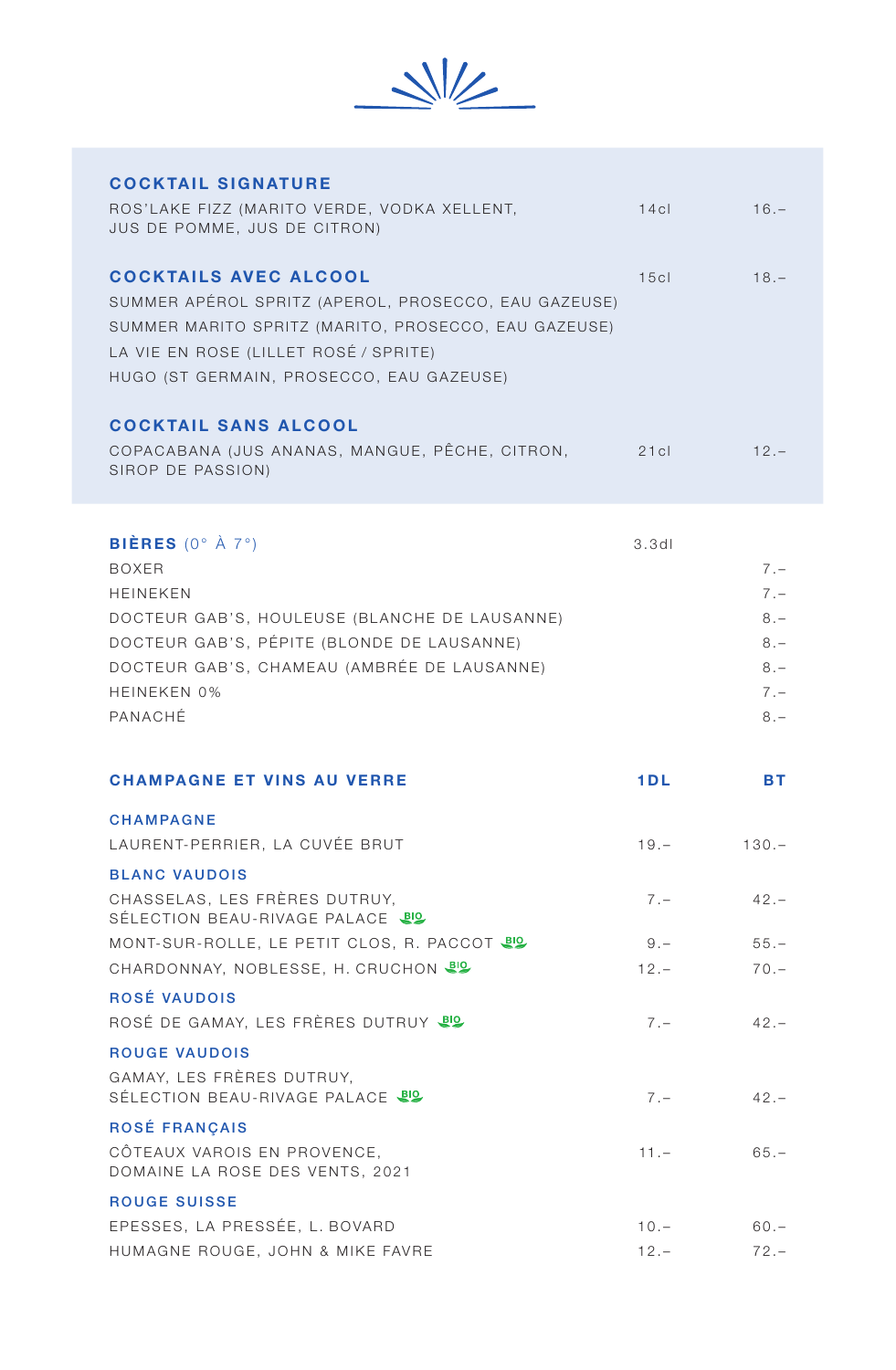

## APÉRITIFS (15° À 45°)

| RICARD                  | 4 <sub>c</sub> | $9 -$  |
|-------------------------|----------------|--------|
| MARTINI BLANC, ROUGE    | 4c1            | $9 -$  |
| PORTO RAMOS PINTO ROUGE | 4 <sub>c</sub> | $9 -$  |
| SUZE                    | 4 <sub>c</sub> | $9 -$  |
| CAMPARI                 | 4 <sub>c</sub> | $9 -$  |
| KIR VIN BLANC           | 1 dl           | $9 -$  |
| KIR ROYAL               | 1 dl           | $20 -$ |
|                         |                |        |

#### BOISSONS CHAUDES

| CAFÉ, ESPRESSO, RISTRETTO, DÉCAFÉINÉ, RENVERSÉ | 4.50  |
|------------------------------------------------|-------|
| THÉ FT TISANES                                 | $5 -$ |
| CHOCOLAT / CAPPUCCINO                          | $6 -$ |

### ALCOOLS ET SPIRITUEUX (40° À 45.8°)

| ABRICOT / WILLIAMINE MORAND     | 4c1 | $8 -$   |
|---------------------------------|-----|---------|
| AMARETTO DI SARONNO             | 4c1 | $8 -$   |
| <b>I IMONCELLO BOUCHELLO</b>    | 4c1 | $8 -$   |
| CALVADOS LECOMPTE 12 ANS        | 4c1 | $12 -$  |
| GRAPPA NONINO TRADITIONNE       | 4c1 | $8 -$   |
| COGNAC REMY MARTIN VSOP         | 4c1 | $12 -$  |
| GIN BEFFFATER                   | 4c1 | $10 -$  |
| RHUM HAVANA 3 ANS               | 4c1 | $10 -$  |
| <b>VODKA XELLENT</b>            | 4c1 | $14. -$ |
| WHISKY JACK DANIFI'S            | 4c1 | $17 -$  |
| WHISKY JOHNNIE WALKER RED LABEL | 4c1 | $14. -$ |
|                                 |     |         |

### BOISSONS SANS ALCOOL

| NESTEA PÊCHE / CITRON                                     | 3 d l            | $7 -$ |
|-----------------------------------------------------------|------------------|-------|
| <b>JUS ET NECTAR DE FRUITS</b><br>(ANANAS, PÊCHE, MANGUE) | 3d1              | $7 -$ |
| JUS D'ORANGE FRAIS / JUS DE TOMATE                        | 3d1              | $7 -$ |
| <b>JUS DE POMME RAMSEIER</b>                              | 3d1              | $7 -$ |
| COCA-COLA, ZÉRO, FANTA, SPRITE                            | 3d               | $7 -$ |
| RIVELLA BLEU / ROUGE                                      | 3d1              | $7 -$ |
| FEVER TREE TONIC. GINGER ALE                              | $2$ d            | $7 -$ |
| <b>SAN BITTER</b>                                         | 1 d <sub>l</sub> | $7 -$ |
|                                                           |                  |       |

### EAUX MINÉRALES

| HENNIEZ VERTE, BLEUE | 5d1   | $\sqrt{2}$ |
|----------------------|-------|------------|
| <b>FVIAN</b>         | 5d1   | $7 -$      |
| SAN PELLEGRINO       | 5 d I | $7 -$      |